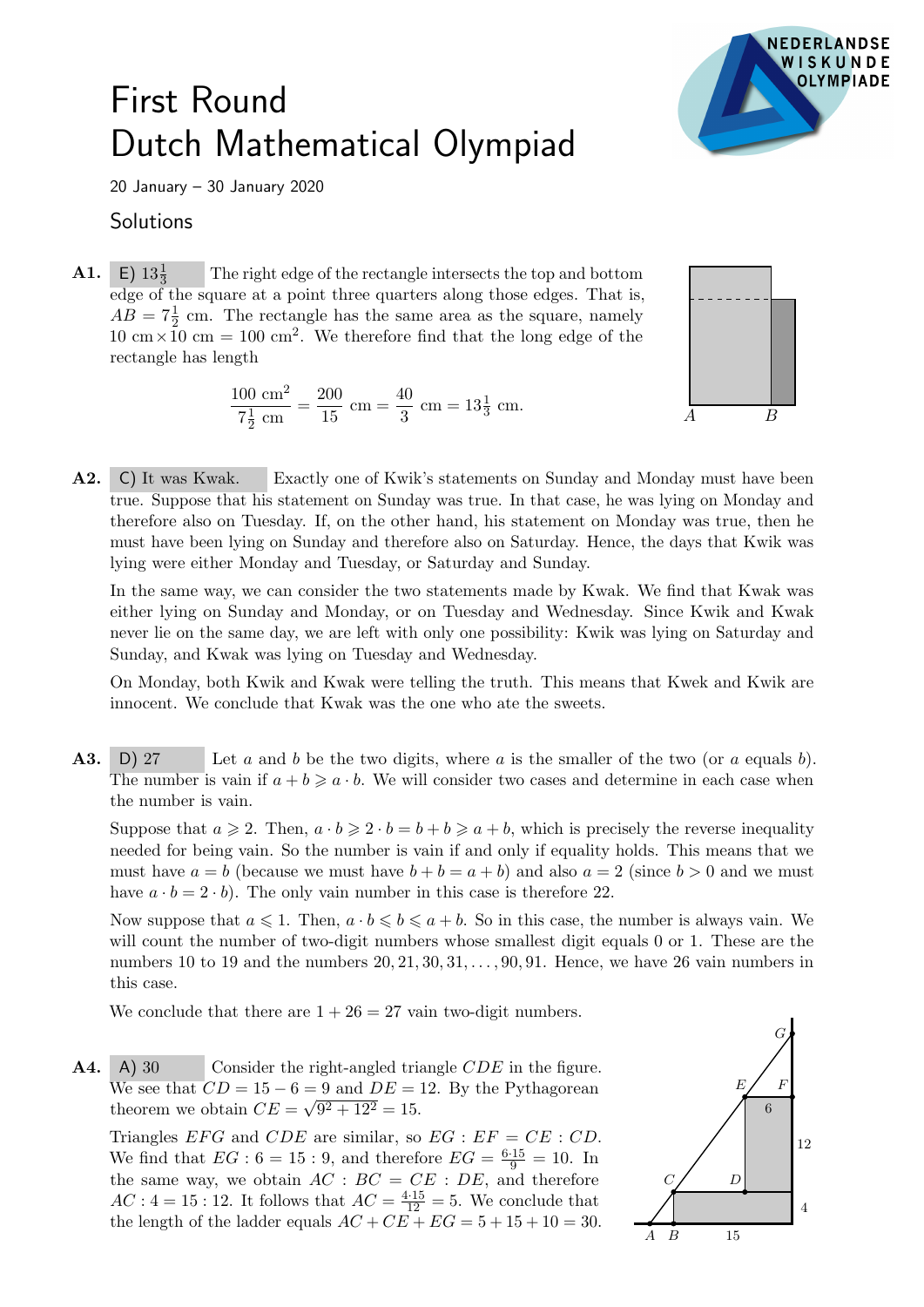$A5.$ C) 10 We colour the squares of the  $4\times4$  board according to a 4 chessboard pattern and denote the squares by a1 to d4 as in the figure. We see that the grass hoppers on the white squares all jump to a black square and that the grass hoppers on a black square all jump to a white square.



Since no two of the squares a3, c1, and d4 are adjacent to the same square, the grass hoppers starting on the squares a3, c1, and d4 will land on three different white squares. In the same way we see that the three grass hoppers starting on a2, c4, and d1 will land on three different black squares. Hence, at least six squares will be occupied after the jumping.

Conversely, we can arrange that after jumping no more than six squares are occupied. Indeed, the grass hoppers starting on a black square can all jump to one of the three squares a2, c4, and d1, whereas the grass hoppers starting on a white square can all jump to one of the three squares a3, c1, and d4.

We conclude that the smallest possible number of occupied squares is 6 and the largest possible number of empty squares is  $16 - 6 = 10$ .

A6. E) 9 It follows from the first row that

 $ADF + F = ABC$ .

The digit C is therefore even and not equal to 0. This leaves the possibilities 2, 4, 6, and 8. From the middle row we see that

$$
C \cdot GC = ADD.
$$

Since  $2 \cdot 2 = 4$ ,  $4 \cdot 4 = 16$ ,  $6 \cdot 6 = 36$ , and  $8 \cdot 8 = 64$ , it follows that digit D must be 4 or 6. The last row gives

$$
D \cdot GD = CEF.
$$

Since  $4 \cdot 4 = 16$  and  $6 \cdot 6 = 36$ , the digit F must be 6. Because different letters represent different digits, D must be 4. The first row now gives

$$
A46 + 6 = ABC.
$$

We therefore see that B equals 5 and C equals 2. The first column now reads

$$
A52 + A44 = 2E6.
$$

Hence, digit E equals 9. In addition we also obtain  $A = 1$  and  $G = 7$ .

**A7.** B) B If a figure has radius r, then the distance between any two points of that figure can be at most 2r. In each of the figures A, C, D, and E we have indicated two points at distance be at most 2r. In each of the lightes A, C, D, and E we have indicated  $2\sqrt{5}$ . Each of these figures must therefore have a radius of at least  $\sqrt{5}$ .

The radius of figure B, however, is less than  $\sqrt{5}$ . As indicated, figure B fits within a circle whose radius squared equals  $2^2 + (\frac{1}{2})^2 < 5$ . We conclude that figure B has the smallest radius.

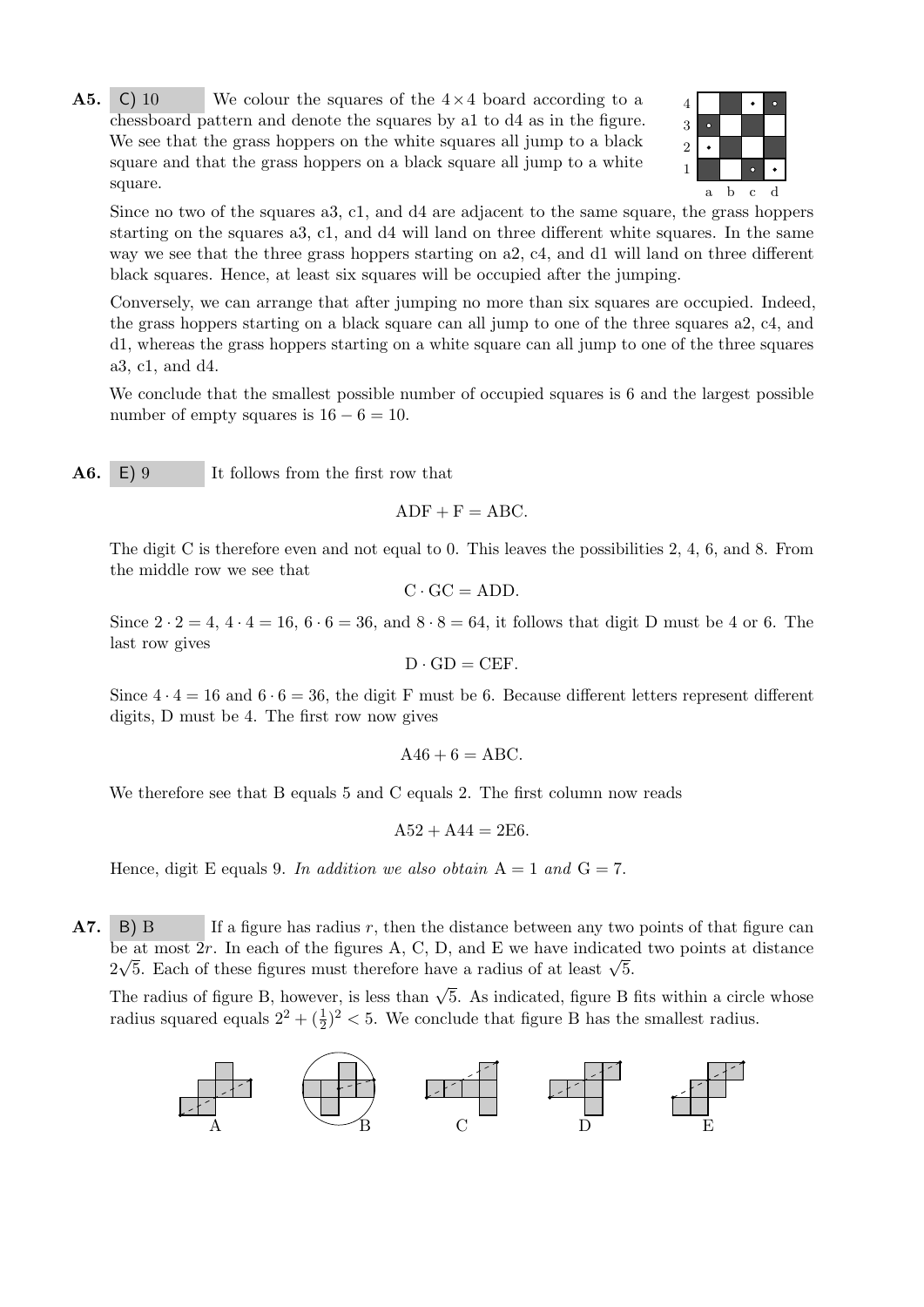A8. B) 11 We split the bracelets into three groups: (I) the black beads are next to each other, (II) there is one bead between the two black beads, and (III) the black beads are in opposite positions. For each of the three groups we count the number of ways to place the remaining beads.



**Group (I)** We must choose in which two of the positions  $a, b, c, d$  we put the white beads. There are six possibilities: ab, ac, ad, bc, bd, and cd. The choices for bd and ac give the same bracelet. The choices for cd and ab also give the same bracelet. In total we therefore find 4 distinct bracelets in group (I).

Group (II) Suppose that a is a white bead. This gives two distinct bracelets: ac white or ab white. Choosing ad to be white gives the same bracelet as choosing ab to be white. If we choose a to be grey instead of white, we also obtain two distinct bracelets. So group  $(II)$ also has 4 distinct bracelets.

Group (III) We obtain 3 distinct bracelets: *ab* white, *ac* white, and *ad* white. The other three possibilities (bc, bd, cd) give the same bracelets as  $ad, ac,$  and  $ab$  (respectively).

We conclude that there are  $4 + 4 + 3 = 11$  distinct bracelets in total.

B1. 2 We consider the expression from back to front. By taking 2017−2018−2019+ 2020, we get zero. Then, we choose  $2013 - 2014 - 2015 + 2016$ , and so on, until  $5 - 6 - 7 + 8$ . For the first four numbers we choose  $1+2+3-4$  to obtain a combined outcome of 2.

To conclude that this is optimal, it suffices to show that the outcome can never be 1, making 2 the smallest positive outcome possible. This is easy to see by observing that the outcome must always be even. Indeed, the outcome 2 is even and if we change any  $+$  into a  $-$  or conversely, the outcome will remain even if it was so before. All possible outcomes are therefore even.

**B2.** 36 First consider triangle  $CGF$  (see the figure). Let x be the angle at C (in degrees). Since this triangle is isosceles, the angle at G equals x as well. The angle at F is therefore  $180° - 2x$ . It follows that in the rhombus, the angle at F equals  $180° - (180° - 2x) = 2x$ .

Since  $DE$  and  $GF$  are parallel, it follows (corresponding angles) that in triangle  $BED$  the angle at E equals  $2x$  as well. Since triangle  $BED$  is isosceles, also the angle at B equals  $2x$ .

In a similar way, we see that in triangle  $ADG$  the angle at D equals the angle at B, since  $BC$ and  $DG$  are parallel (corresponding angles). Finally, the angle at A equals the angle at D since triangle  $ADG$  is isosceles. So the angles at A and D both equal  $2x$ .

Since the angles of triangle *ABC* must sum to 180<sup>°</sup>, we find  $x + 2x + 2x = 180$ <sup>°</sup>. This implies that  $x = 36°$  and we conclude that the angle at C is 36 degrees.